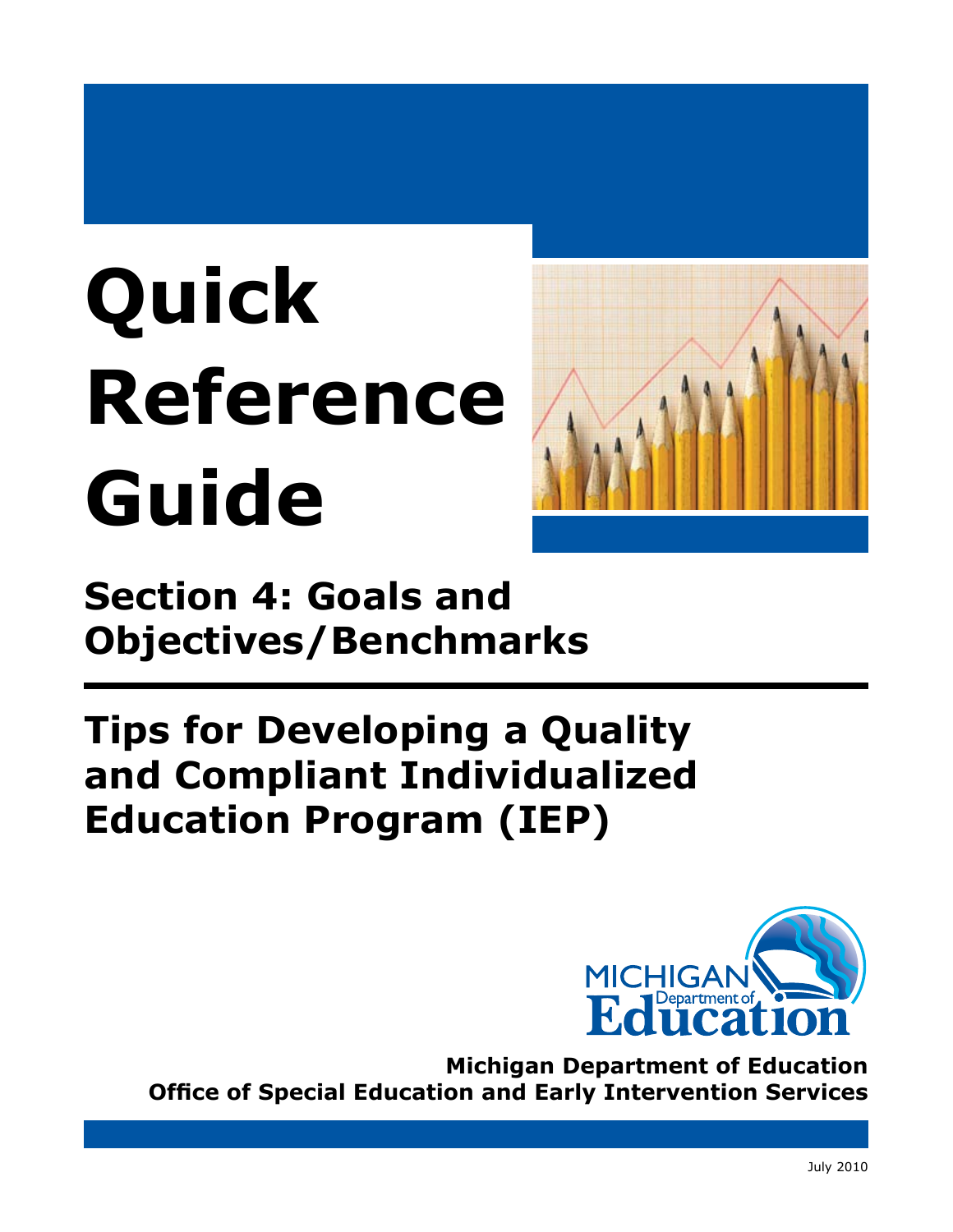**The purpose of this section is to develop annual goals and objectives/benchmarks that ensure the student has access to and makes progress in the general education curriculum.**

**Goals are descriptions of what the student can be expected to accomplish within a 12-month period; they are to be reasonable, yet challenging. Objectives/ benchmarks are intermediate steps between the present level and the annual goal.**

**Alignment of goals to other sections in the Individualized Education Program (IEP) is important. Goals and objectives/benchmarks align with:**

- **• Needs from the Present Level of Academic Achievement and Functional Performance (Section 2).**
- **• Baseline data (Section 2).**
- **• Michigan content expectations (e.g., EGLCEs, GLCEs, HSCEs)/early childhood standards of quality for pre-kindergarten.**
- **• Secondary Transition Considerations (Section 3).**

**This section has implications for the student's participation in state assessments. In order to take an alternate assessment (e.g., MEAP-Access, MI-Access), the student must have goals and objectives/ benchmarks based on Michigan content expectations. Goals and objectives/benchmarks must be aligned to the content area of the alternate assessment.**

# **Options I and II**

There are two options for documenting goals and objectives/ benchmarks. A district is required to complete only one of the two options. Both options contain the same requirements; however, the information for short-term objectives/benchmarks is documented differently.

- Option I—uses a narrative approach.
- Option II—uses a Progress Monitoring approach.

## **Checklist**

- $\Box$  The instructional area is identified (i.e., content area).
- $\Box$  The Michigan content expectation is identified.
- $\Box$  The selected content expectation is for the grade in which the student is enrolled.
- $\Box$  For a nonacademic goal in which a Michigan content expectation at grade level does not exist, "No expectation related to this area," is written in the field requesting the Michigan content expectations upon which the goal will be based.
- $\Box$  Baseline data is provided to describe the student's current performance in measurable terms (i.e., how the student is currently performing on the assessment).
- $\Box$  The annual goal is a reasonable but challenging expectation for the student that allows him or her to access and progress in the general education curriculum.
- $\Box$  The annual goal describes what the student can be expected to accomplish within a 12-month period.
- $\Box$  The annual goal is measurable.
- $\Box$  If there is a need for a transition-related goal, the goal is appropriately identified.
- $\Box$  There is more than one shortterm instructional objective.
- $\Box$  The objectives include:

Performance. Evaluation. Schedule.

#### *Checklist continues on next page*

#### **Section 4: Goals and Objectives/Benchmarks 1**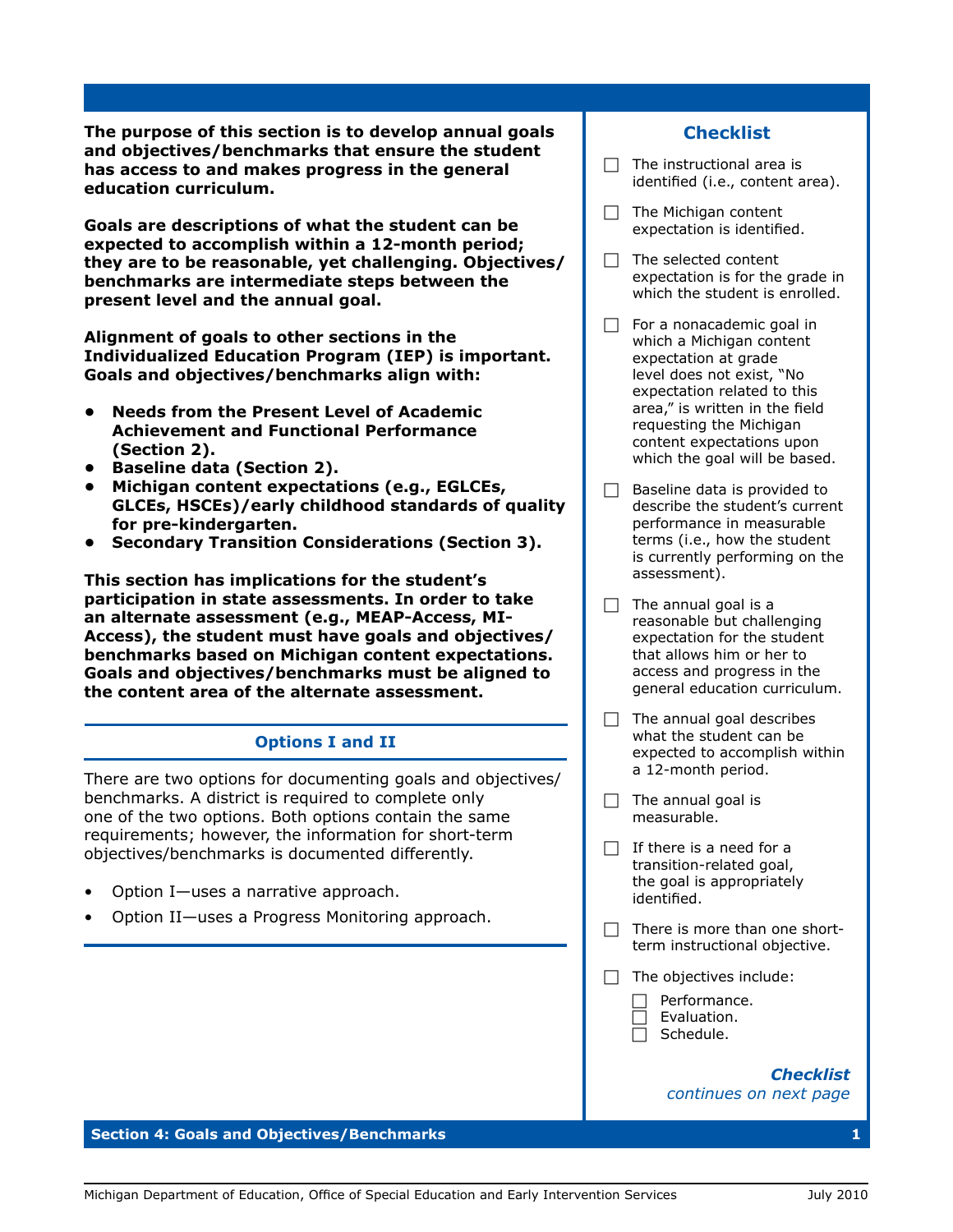Based on the information documented throughout the IEP, determine the area(s) of need requiring a goal and shortterm instructional objectives.

*p*  **Goals and Objectives/Benchmarks**

**Instructional Area**—List the appropriate content area (e.g., strand/domain):

#### **Michigan Content Expectations Upon Which Goal Will Be Based**—List the appropriate GLCE, EGLCE, HSCE, EHSCE, or Early<br>Childhood Standards of Quality for Pre-kinderqarten:

*Instructional Area and Content Expectation:* Identify the content area related to the student's need. Then identify the content expectation that aligns with this area.

| <b>Baseline Data</b>     |       |        |              |  |
|--------------------------|-------|--------|--------------|--|
| The student is currently | 'data | on the | (assessment) |  |

*Baseline Data:* This information is taken from the data documented in the present level section (Section 2) and establishes a baseline for monitoring progress.

| <b>Annual Goal</b>               |                     |         |                       |                               |  |
|----------------------------------|---------------------|---------|-----------------------|-------------------------------|--|
| the student will<br>Bv<br>(date) | (demonstrate skill) | when/at | (conditions criteria) | on<br>(assessment/evaluation) |  |
|                                  |                     |         |                       |                               |  |

*Annual Goal:* A goal must be meaningful (aligned to the area of need) and measurable (have identifiable criteria). **[§ 300.320(a)(2)(i)]**

A well-written goal has four critical elements:

- Target date for achieving the goal.
- Identification of what the student will demonstrate.
- Under what conditions or to what level/degree the student will perform.
- How progress will be assessed/evaluated.

To ensure the goal is aligned with the general education curriculum, write the goal based on a content expectation [e.g., Extended Grade Level Content Expectation (EGLCE), Grade Level Content Expectation (GLCE), Extended High School Content Expectation (EHSCE), High School Content Expectation (HSCE)].

- $\Box$  The position(s) responsible for implementing goal activities is identified.
- $\Box$  The schedule for reporting progress on goals is identified and includes how often progress reports will be sent home to the parent.

### **Resources**

*• Michigan Administrative Rules for Special Education* (MARSE)

[www.michigan.gov/](http://www.michigan.gov/documents/mde/MARSE-April09_274156_7.pdf) [documents/mde/MARSE-](http://www.michigan.gov/documents/mde/MARSE-April09_274156_7.pdf)[April09\\_274156\\_7.pd](http://www.michigan.gov/documents/mde/MARSE-April09_274156_7.pdf)f

*• Individuals with Disabilities Education Act* (IDEA, Federal Regulations)

[http://idea.ed.go](http://idea.ed.gov/explore/view/p/%2Croot%2Cregs%2C)v

*• A Seven-Step Process to Creating Standards-Based IEPs* 

[www.cenmi.org/documents/](www.cenmi.org/documents/sevensteps.pdf) [sevensteps.pd](www.cenmi.org/documents/sevensteps.pdf)f

- *• Measurable Verbs for Goals*  [www.cenmi.org/documents/](www.cenmi.org/documents/measurableverbs.pdf) [measurableverbs.pd](www.cenmi.org/documents/measurableverbs.pdf)f
- *• MEAP-Access Eligibility Criteria and Guidelines for Participation*

[www.michigan.gov/](http://www.michigan.gov/documents/mde/MEAP-Access_Eligiblity_Criteria_and_Guidelines_030209_273134_7.pdf) [documents/mde/MEAP-](http://www.michigan.gov/documents/mde/MEAP-Access_Eligiblity_Criteria_and_Guidelines_030209_273134_7.pdf)[Access\\_Eligibility\\_](http://www.michigan.gov/documents/mde/MEAP-Access_Eligiblity_Criteria_and_Guidelines_030209_273134_7.pdf) Criteria and Guidelines [030209\\_273134\\_7.pd](http://www.michigan.gov/documents/mde/MEAP-Access_Eligiblity_Criteria_and_Guidelines_030209_273134_7.pdf)f

• Grade Level Content Expectations (GLCEs)

> [www.michigan.gov/](www.michigan.gov/mde/0,1607,7-140-28753_33232---,00.html) [mde/0,1607,7-140-](www.michigan.gov/mde/0,1607,7-140-28753_33232---,00.html) [28753\\_33232---,00.htm](www.michigan.gov/mde/0,1607,7-140-28753_33232---,00.html)l

• High School Content Expectations (HSCEs) *listed under curriculum* 

> [www.michigan.gov/](www.michigan.gov/mde/0,1607,7-140-38924---,00.html) [mde/0,1607,7-140-38924---](www.michigan.gov/mde/0,1607,7-140-38924---,00.html) [,00.htm](www.michigan.gov/mde/0,1607,7-140-38924---,00.html)l

#### **Section 4: Goals and Objectives/Benchmarks 2**